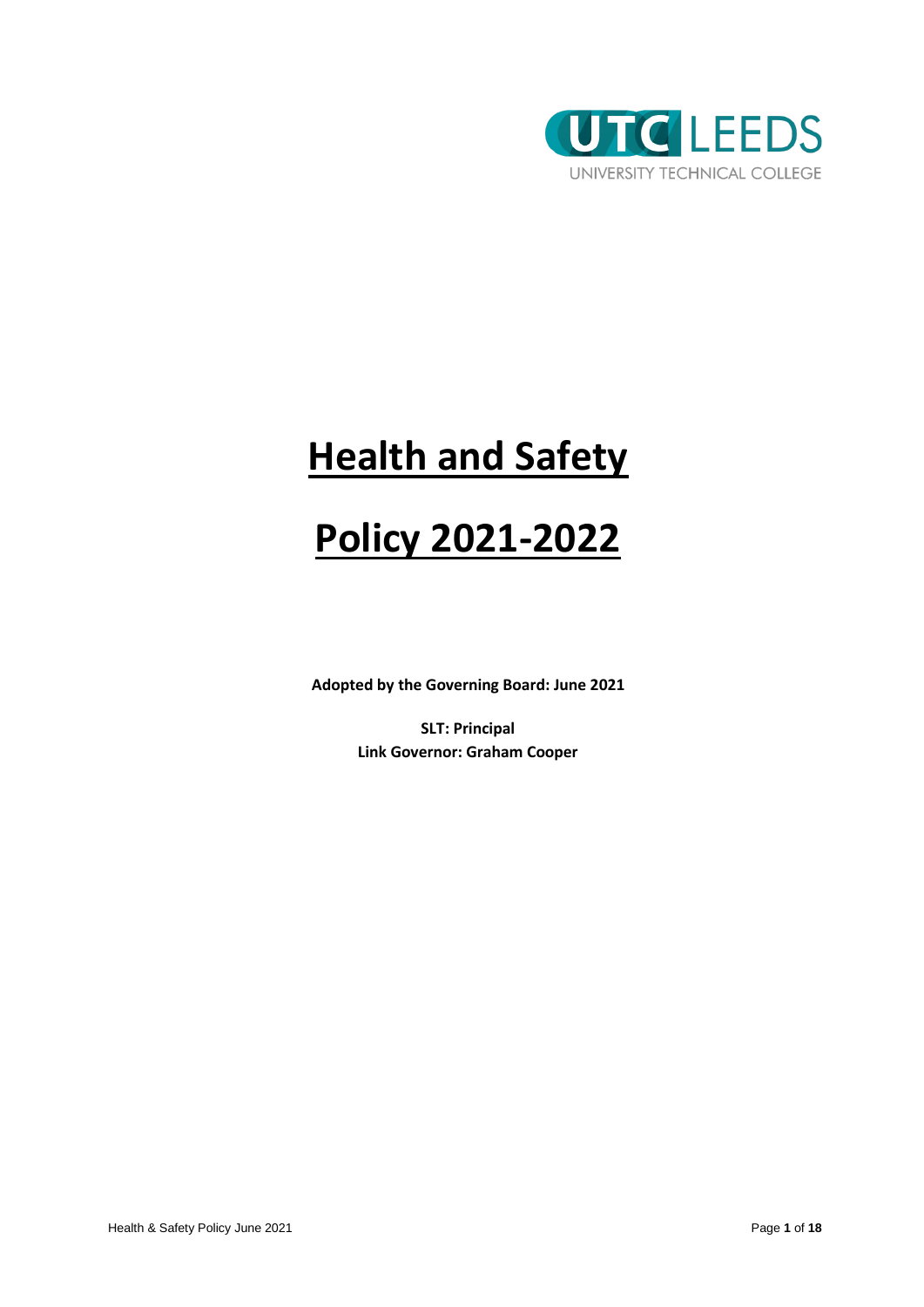# **1. Introduction**

University Technical College Leeds makes an unequivocal commitment to high standards of health and safety. We are committed to providing a safe and healthy learning and working environment and promoting a positive culture of Health and Safety.

Although the Principal has ultimate responsibility for implementing the policy every employee and contracted member of staff are responsible for implementing the policy in their area of activity. Every employee must comply with this policy and co-operate with colleagues to achieve high standards of health and safety.

This Policy is required under the Health and Safety at Work Act 1974. Employees are reminded that they have duties under the Act and breach of these duties could lead to prosecution of the Board of Governors or individual employees. Failure to comply with safety requirements could also lead to disciplinary action.

# **2. Statement of intent**

University Technical College Leeds's Board of Governors will do all that is reasonably practicable to establish and maintain high standards of health safety and welfare for all its employees, pupils and visitors.

The responsibility for implementing this policy lies directly and personally through line management with the Principal and every employee.

Name: Hannah Wilson Signed: Signed: Date:

#### **3. Objectives**

- A clear written policy statement is created which promotes the correct attitude towards safety in staff, visitors and students
- To confirm all staff are aware of and actively support the responsibilities of the Governors and accept their own personal responsibilities
- To confirm that all new employees are aware of the Governor's Health and Safety Policy and the appropriate health and safety procedures
- To confirm all visitors, contractors and suppliers of goods and services are aware of relevant health and safety requirements
- To promote awareness of health and safety issues
- To confirm suitable and sufficient assessments are carried out of the risks to health and safety of employees, students and others
- To keep the policy under review and revise it as required
- To monitor the implementation of the Health and Safety Policy

#### **4. Organisation and responsibilities**

#### **The Board of Governors**

The Board of Governors will oversee health, safety and welfare matters and will confirm that the Principal provides necessary resources.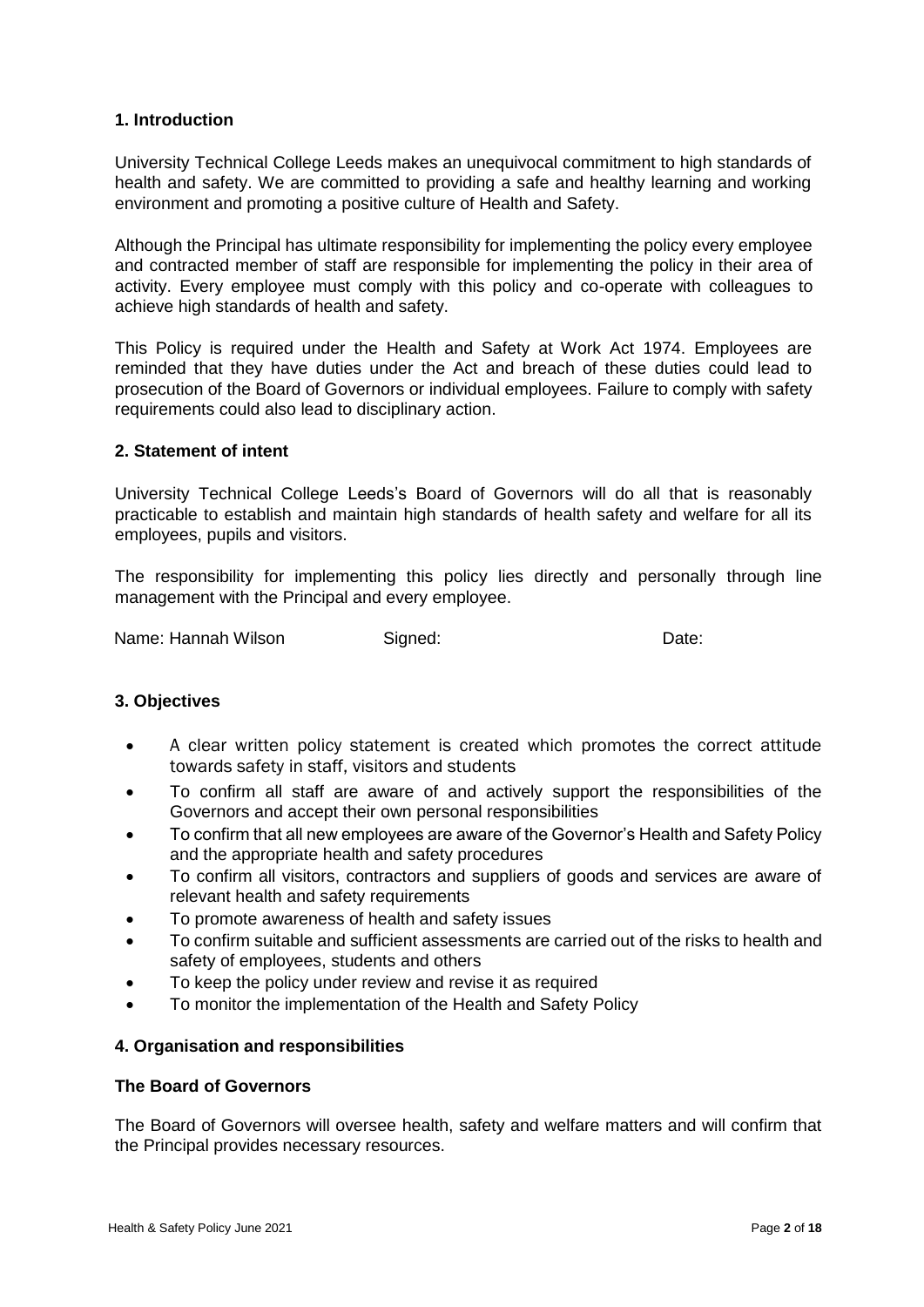The Board of Governors will monitor the implementation of the Policy by requiring an annual report based on a monitoring checklist and reports of inspections.

# **Principal**

The Principal is accountable to the Board of Governors for the implementation of the Premises Management Policy. The Principal will also discharge the Board of Governor's overall duty as employer. The discharge of these duties will be through line managers. The Principal will be responsible, in particular, for ensuring that:

- The Health and Safety Policy Statement is brought to the attention of all staff
- Other relevant health and safety information is communicated to staff
- Adequate first aid procedures exist, including the provision of sufficient first aiders and appointed persons and that all staff are aware of the arrangements.
- Accidents are reported using the established procedures
- Health & safety committee members can carry out their functions including inspections and accident investigations; and, where appropriate, that consultation takes place with safety representatives
- Safety representative inspection reports are dealt with in the appropriate manner
- Health and safety training needs are identified and appropriate arrangements are made for training
- Assessments are undertaken of all risks to health and safety as required by the Management of Health and Safety at Work Regulations 1999 and other legislation and that the significant findings are recorded
- New employees receive appropriate health and safety information including details of the safety policy, codes of practice, fire drill procedures and other safety procedures
- The overall procedures for safety are monitored
- Fire drills are carried out and a fire register is maintained
- Arrangements are in place for liaising with contractors (cleaning, catering, grounds maintenance and building work) to ensure appropriate co-operation and co-ordination between the UTC and the contractor as required by the management of health and safety at work regulations; all reasonable steps are taken to inform contractors of risks to their employees arising out of, or in connection with the operation of the UTC; and contractors are aware of any special risks to students which might arise out of their work
- Health and safety matters, which cannot be resolved appropriately, are raised with the board of governors.
- Arrangements are in place for appropriate co-operation and co-ordination with other employees on the site.
- A copy of **appendix 1** is completed, posted on notice boards in a prominent position and updated at regular intervals.

# **Health and Safety Co-ordinator**

A Health & Safety coordinator and Premises Manager have been appointed specific duties include:

- (a) Establishing arrangements for dealing with health and safety matters such as:
	- Dissemination of health and safety information to all staff.
	- First aid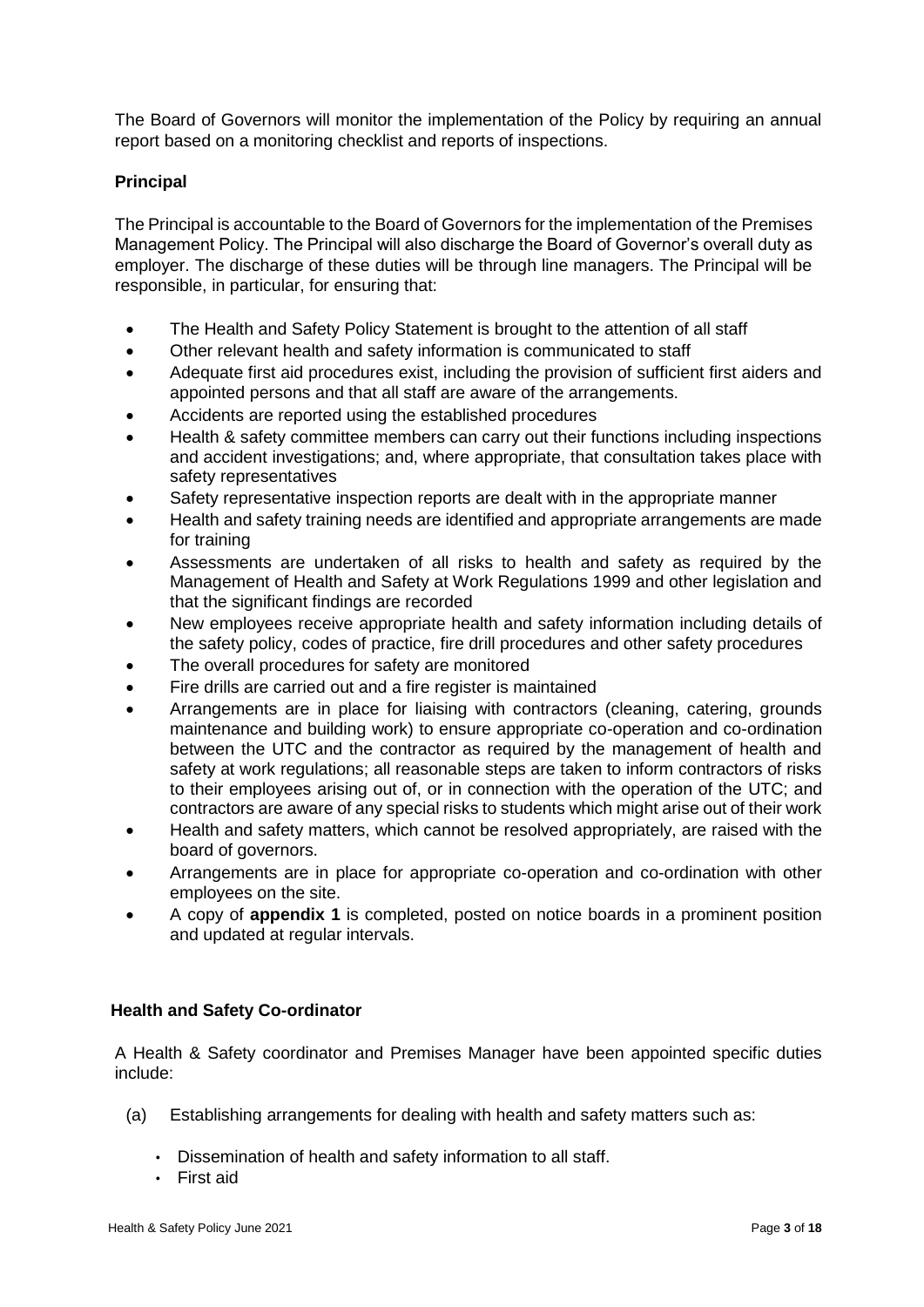- Accident reporting
- Emergency evacuation procedures.
- Ensuring arrangements are in place with regard to fire precautions.
- Ensuring accidents are investigated.
- Ensuring health and safety matters raised by staff are dealt with.
- Maintaining a central file of codes of practice.
- (b) Co-ordinating all aspects of Health and Safety Policy and practice.
- (c) Ensuring premises defects (which affect health and safety) and other health and safety matters are dealt with or, if this is not possible, for ensuring they are raised with the Principal.
- (d) Ensuring that the implementation of the Safety Policy is monitored.
- (e) Overseeing arrangements for lettings.
- (f) Ensuring reportable accidents are reported to the HSE.
- (h) Escalation of matters requiring SLT action.
- (i) Supervising the work of site staff and monitoring health and safety standards in their area of activity.
- (j) Liaising with contractors (e.g. Catering, cleaning, grounds maintenance and building work) to ensure appropriate co-operation and co-ordination between the UTC and the contractor as required by the Management of Health and Safety at Work Regulations.
- (k) To ensure all reasonable steps are taken to inform the contractor of the risks to their employees' health and safety arising out of, or in connection with the operation of the UTC; and to ensure contractors are aware of any special risks to students which might arise out of their work.

#### **Curriculum Leaders**

Curriculum Leaders are responsible, as far as is reasonably practical, for implementing the safety policy within their department.

In particular, they are responsible for ensuring:

- (a) That activities under their control are carried out, so far as is reasonably practical, safely and without risk to health.
- (b) The implementation of the safety policy is properly monitored in their area of responsibility: carrying out inspections of the workplace and equipment.
- (c) Individual employees are aware of their responsibilities for health and safety.
- (d) Suitable arrangements are made for consultation with employees' safety representatives.
- (e) Employees under their control are adequately trained, informed, instructed and supervised.
- (f) Codes of Practice appropriate to the department are brought to the attention of all staff in the department.
- (g) Codes of Practice are complied with and appropriate safety signs or notices are displayed.
- (h) Relevant health and safety information is communicated to staff.
- (i) First aid procedures are complied with.
- (j) All accidents occurring in the department are reported and an Accident Report Form is completed.
- (k) Reasonable arrangements for allowing health & safety committee members to carry out their functions are complied with.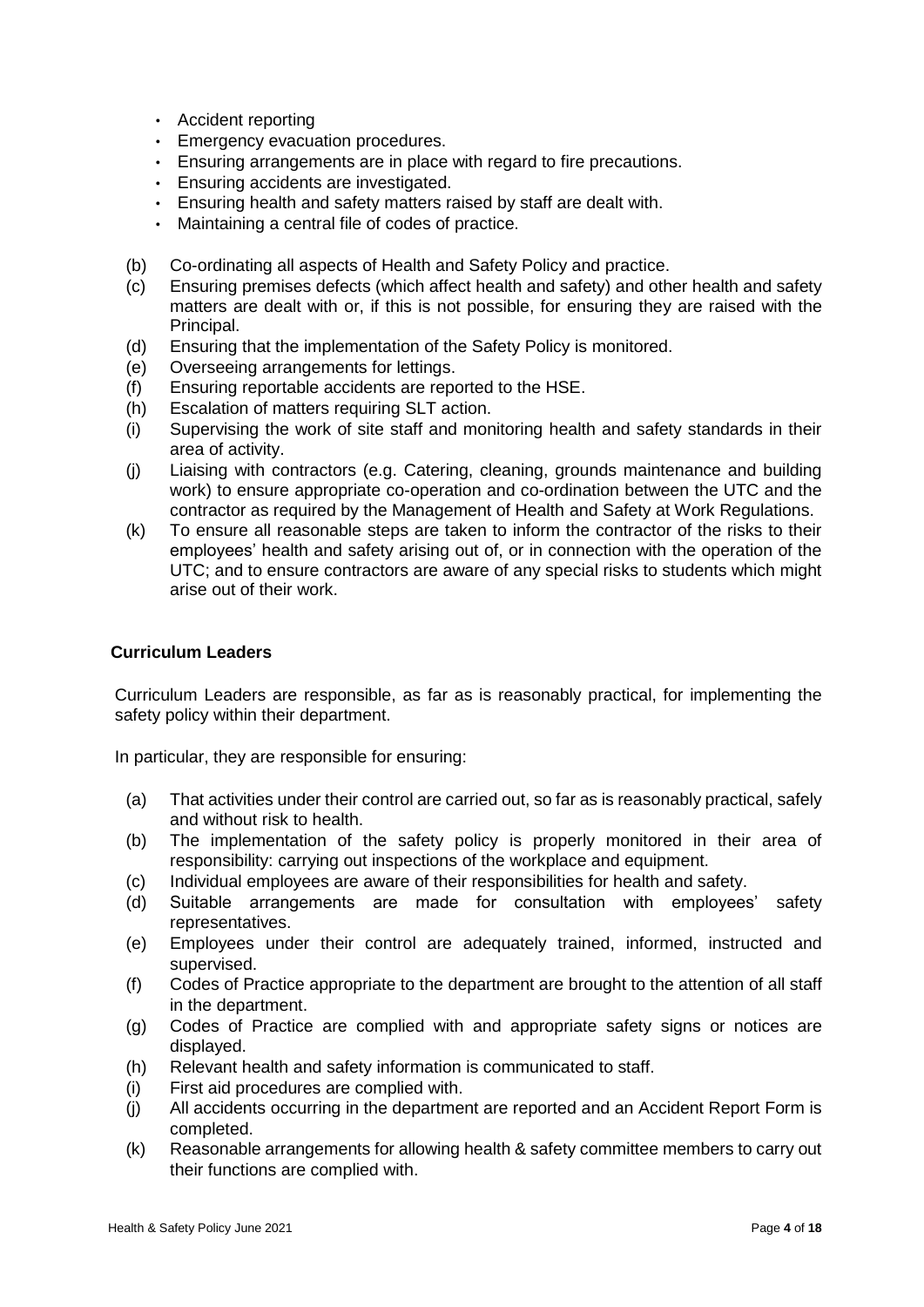- (l) Training needs of staff within the department are identified
- (m) Staff are aware of fire procedures.
- (n) New employees receive all appropriate health and safety information/ training, including departmental safety procedures.
- (o) Ensuring assessments are undertaken of all risks to health and safety as required by the Management of Health and Safety at Work Regulations and other legislation and that the significant findings are recorded.
- (p) Ensure that they discuss Health and Safety with their line Manager at their scheduled meetings.

## **Educational Visits Coordinator (Assistant Principal)**

The Educational Visits Coordinator is responsible for overseeing arrangements for all UTC educational visits in accordance with the Educational Visits Policy.

## **Teachers**

The safety of students in classroom, laboratories and workshop is the responsibility of the teacher.

Teachers are expected to:

- (a) know the emergency procedures in respect of fire and first-aid and the special safety measures to be adopted in their own teaching areas and to ensure that they are applied.
- (b) Exercise effective supervision of students and ensure that they know of the general emergency procedures in respect of fire and first-aid and the special safety measures of the teaching area.
- (c) Give clear instructions and warnings as often as necessary (notices, posters, hand-outs are not enough).
- (d) Ensure that students' coats, bags, cases etc. are safely stowed away.
- (e) Integrate all relevant aspects of safety into the teaching process and if necessary give special lessons on safety.
- (f) Follow safe working procedures personally.
- (g) Call for protective clothing, guards, special safe working procedures etc., when necessary.
- (h) Make recommendations on safety matters to the curriculum leader.
- (i) Be familiar with codes of practice appropriate to the work area.
- (j) Be familiar with risk assessments appropriate to the work activity (and the consequent protective and preventative measures). If there is no risk assessment for work activities where there is a risk to anyone's health and safety, the teacher must raise the matter with the appropriate curriculum leader. (nb - in many cases the risk assessment will be implicit in the codes of practice).

#### **Premises Manager**

The Premises Manager is responsible for:

- (a) Identifying premises defects and dealing with them as appropriate. Where they cannot be dealt with, ensuring the area is made safe and the defect is reported to the premises site manager.
- (b) Liaising with building contractors and monitoring the work to ensure appropriate standards of health and safety are maintained.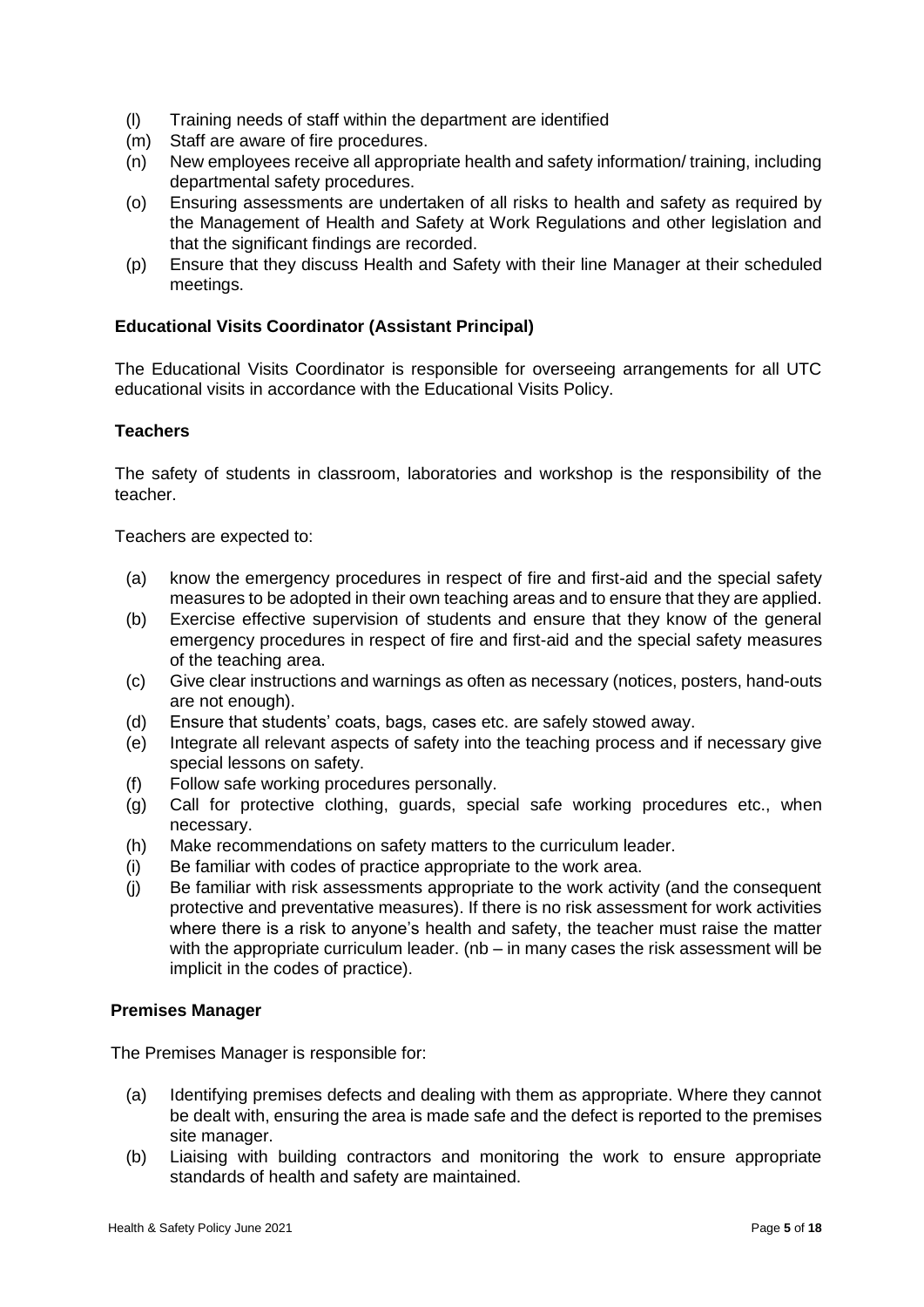- (c) Testing the fire alarm system and entering details in the fire register.
- (d) Ensuring that the premises are secured and all persons have left the premises before alarms are set.

#### **All Line Managers**

All Managers are responsible for ensuring the Health and Safety Policy and arrangements that have been made are implemented in their areas of activity. As a general rule, Managers direct responsibility for health and safety is determined by the extent to which they have authority to take executive action. In other words, if they have the responsibility to make the general decision about some aspect of their work, they are responsible for the health and safety implications of that decision.

In addition to ensuring work activities under their control are carried out, so far as is reasonably practicable, safely and without risk to health, Managers and Supervisors' responsibilities include:

- (a) Carrying out inspections of workplaces and equipment and reporting accidents.
- (b) Ensuring individual employees are aware of their responsibilities for health and safety.
- (c) Making suitable arrangements for consultation with health & safety committee members.
- (d) Ensuring employees under their control are adequately trained, informed, instructed and supervised.

#### **All Employees**

Although prime responsibility for health and safety rests with the Board of Governors all employees have responsibilities:

- (a) To take reasonable care of their own health and safety and that of all persons affected by their acts or omissions.
- (b) To co-operate with the Board of Governors so far as is necessary to enable it to meet its responsibilities for health and safety.
- (c) To use work equipment provided correctly in accordance with instructions and training.
- (d) To inform the Board of Governors (through line managers) of any work situations which represent a serious and immediate danger to health and safety.

All employees are reminded of the need to report any accidents that occur at work. Failure to do so may lead to difficulties when claiming industrial injury benefit

All employees having a problem concerned with health and safety or identifying any hazardous situation should raise the matter with the Health and Safety Co-ordinator or Premises Manager.

#### **Students**

Students are expected to:

- (a) Exercise personal responsibility for safety of themselves and others;
- (b) Observe the safety rules of the UTC and in particular the instructions of staff given in an emergency;
- (c) Use and not wilfully misuse, neglect or interfere with any item provided for safety;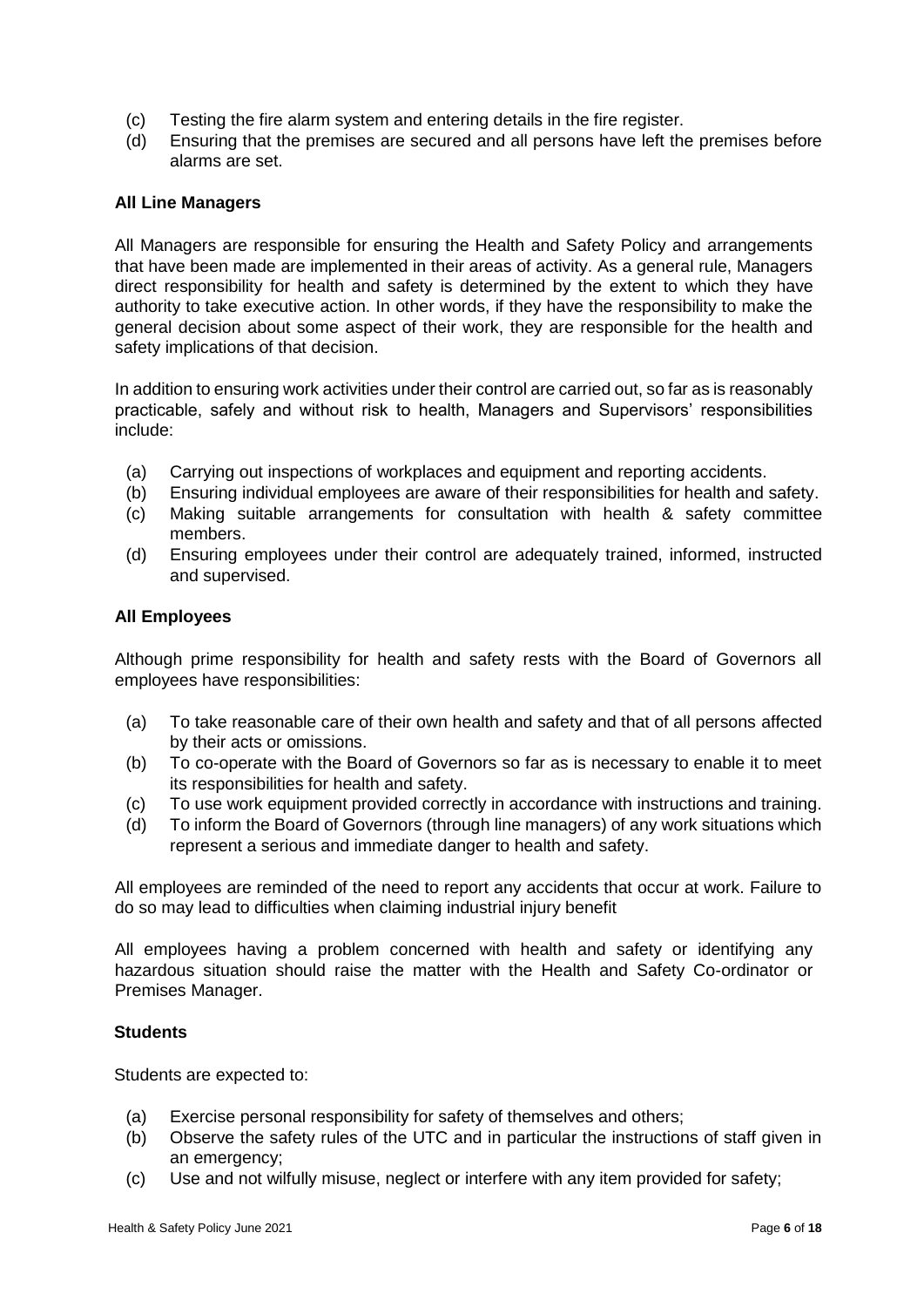(d) Ensure that they only use those areas, which are designated for pedestrians.

#### **Safety representatives**

The Board of Governors will provide for effective joint consultation on health and safety matters with health & safety committee members.

## **Safety Committee**

The Board of Governors will establish a Health and Safety committee, which will meet termly and be made up of the following members:

- a) Management
- b) Health and Safety Co-ordinator
- c) Premises Manager
- d) One Governor
- e) One member of staff

## **5. Health and safety advice**

#### **Accident Reporting:**

The accident reporting procedure is in **Appendix 2** of this document. All accidents should be reported to the Health and Safety Co-ordinator

## **Fire Evacuation Procedures**

The Fire Procedures can be found in Fire Evacuation Policy

#### **Medical Room Procedures**

The Medical Room Procedure can be found in the First Aid Policy.

#### **6. Risk Assessments**

Under the Management of Health and Safety at Work Regulations 1999 there is a requirement for all risks to health and safety to be assessed and for significant findings to be recorded. For most activities existing Codes of Practice indicate, the preventative and protective measures and the assessment form will refer to the particular code.

All members of staff responsible for health and safety matters within a department of area must ensure that they have completed or reviewed existing risk assessments for those areas by half-term of the Autumn Term.

See overall School Risk Assessment Procedure for further details.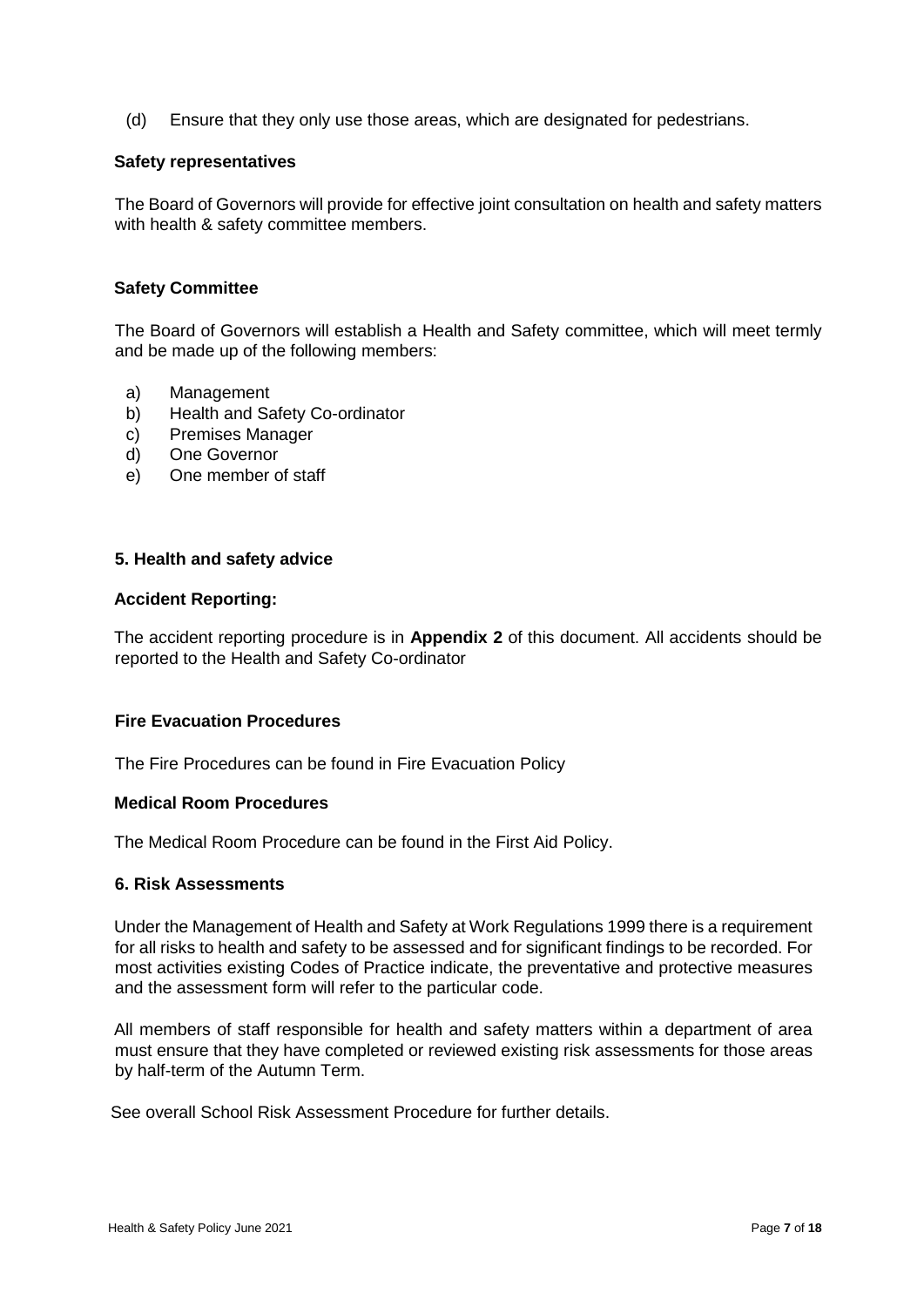# **7. Health and Safety Monitoring**

- (a) Inspections of the UTC are to be carried out termly by the Curriculum Leaders and the Health and Safety Co-ordinator.
- (b) An internal review of health and safety arrangements, procedures and risk assessments will be carried out annually by the Health and Safety Co-ordinator using a check list provided by an external Health and Safety Advisory Service. A report will be made to the Board of Governors
- (c) All accidents will be investigated, as appropriate, to identify any failures in the management of health and safety. All reports will be submitted to the safety committee and where necessary reports will be submitted to the Board of Governors
- (d) The Health and Safety Co-ordinator with the Premises Manager will examine accident and incident records at least annually to identify any causes that might be remedied. (Recurring events might highlight a problem not highlighted by a single event)
- (e) In addition to the above, routine inspections are carried out on the following equipment: PE equipment, engineering specialist equipment, fire extinguishers, portable electrical appliances, fire alarms, emergency lighting, lightning conductors, heating appliances and hot and cold water systems. Other routine inspections are detailed in specific Codes of Practice (e.g. fume cupboards).

# **8. Radiation Protection Advice**

When the UTC uses radioactive sources at a level that will require the services of:

- a) An RPA (Radiation Protection Advisor) External Contractor
- b) An RPO (Radiation Protection Officer) Leeds City Council H+S advisory
- c) An RPS (Radiation Protection Supervisor) Internal member of UTC science staff.

# **See Appendix for further details of radiation protection roles.**

# **9. Legionella**

- (a) The water is tested monthly for legionella and a report produced each month that is kept on file both paper and digitally.
- (b) The water tanks themselves are chlorinated annually to ensure they are clean and no bacteria are present. A certificate of this is produced and kept on file.
- (c) A Monthly findings report is produced to show any faults or maintenance issues that may lead to an increased risk of legionella or other bacterial contamination. This report is then looked at by both the Health and Safety Coordinator and the Premises Manager to ensure remedial measures are put in place.
- (d) The taps on each floor are run through periodically for 5 minutes to reduce the risk of legionella contamination. A log of this is kept by the Premises Manager.
- (e) A water sample report is produced bi-annually to check for other bacteria in the water as well as legionella.

# **10. Gas & Heating Systems**

(a) The gas and boiler systems are service annually by a qualified contractor and the services records are kept on file.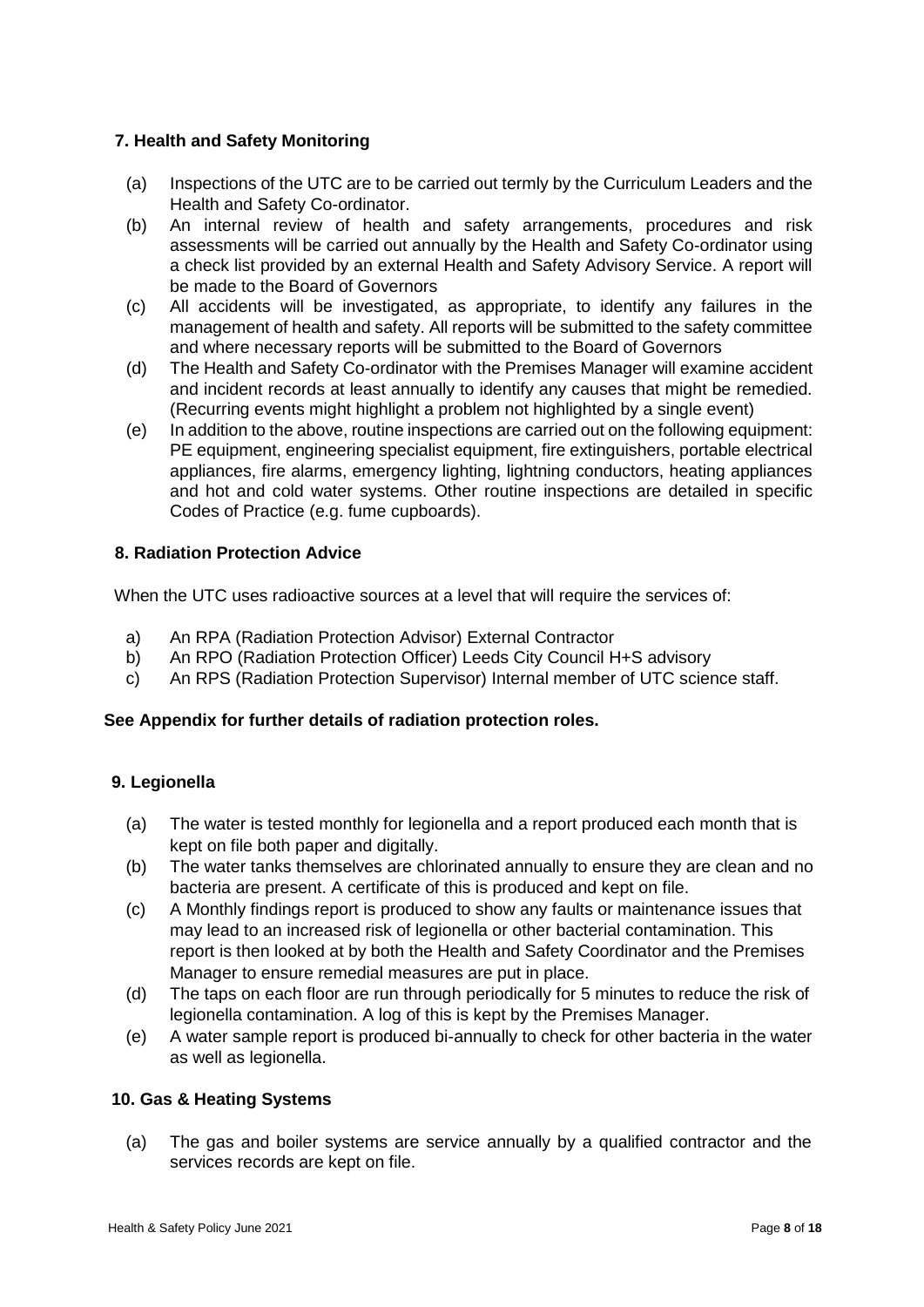## **11. Asbestos**

(a) An asbestos report was performed before opening of the building to confirm there is no asbestos on site, this is available and kept on file.

# **12. Stress**

(a) Stress risk assessments are carried out by Human Resources where required.

## **13. Servicing and Maintenance of Statutory Equipment and Specialist Equipment**

- (a) Servicing of statutory equipment is logged on the plant schedule spreadsheet, which contains an itemised list of all tests and maintenance, and who it is carried out by.
- (b) Records of the services such as invoices and service reports are kept both digitally and in paper form by the Premises Manager, and are available on the health and safety drive on the school network.
- (c) Statutory compliance tasks performed by in house staff include testing emergency lighting and testing the fire alarm – these are performed by the Premises Manager.

## **14. Contractor Competency**

- (a) Before a contractor is employed to do a job on the school site, enquiries are made about the competency of the contractor – such as a request for RAMs paperwork and qualifications to indicate suitability for the job at hand.
- (b) Even if contractors are provided through the local authority or have been used previously, details must still be checked to make sure they are competent to do the job at hand.
- (c) Records of the qualifications and risk assessment documentation are kept on record on the contractor spreadsheet.
- (d) All visitors and contractors must sign in using the electronic sign in system, DBS checks are also asked for at this time. If a contractor or visitor does not have a valid DBS check they must be accompanied at all times by a member of UTC staff while in the building.
- (e) All contractors and visitors are informed of important health and safety details about the building upon sign in.

## **15. COVID-19**

- (a) A full risk assessment based on government regulations is in place for the return of students during the COVID-19 period and has been communicated to all staff.
- (b) First Aid and Fire Evacuation polices have been reviewed to make them fit for use through the COVID-19 period.
- (c) Measures from the full school risk assessment have been put in minimise COVID-19 transmission.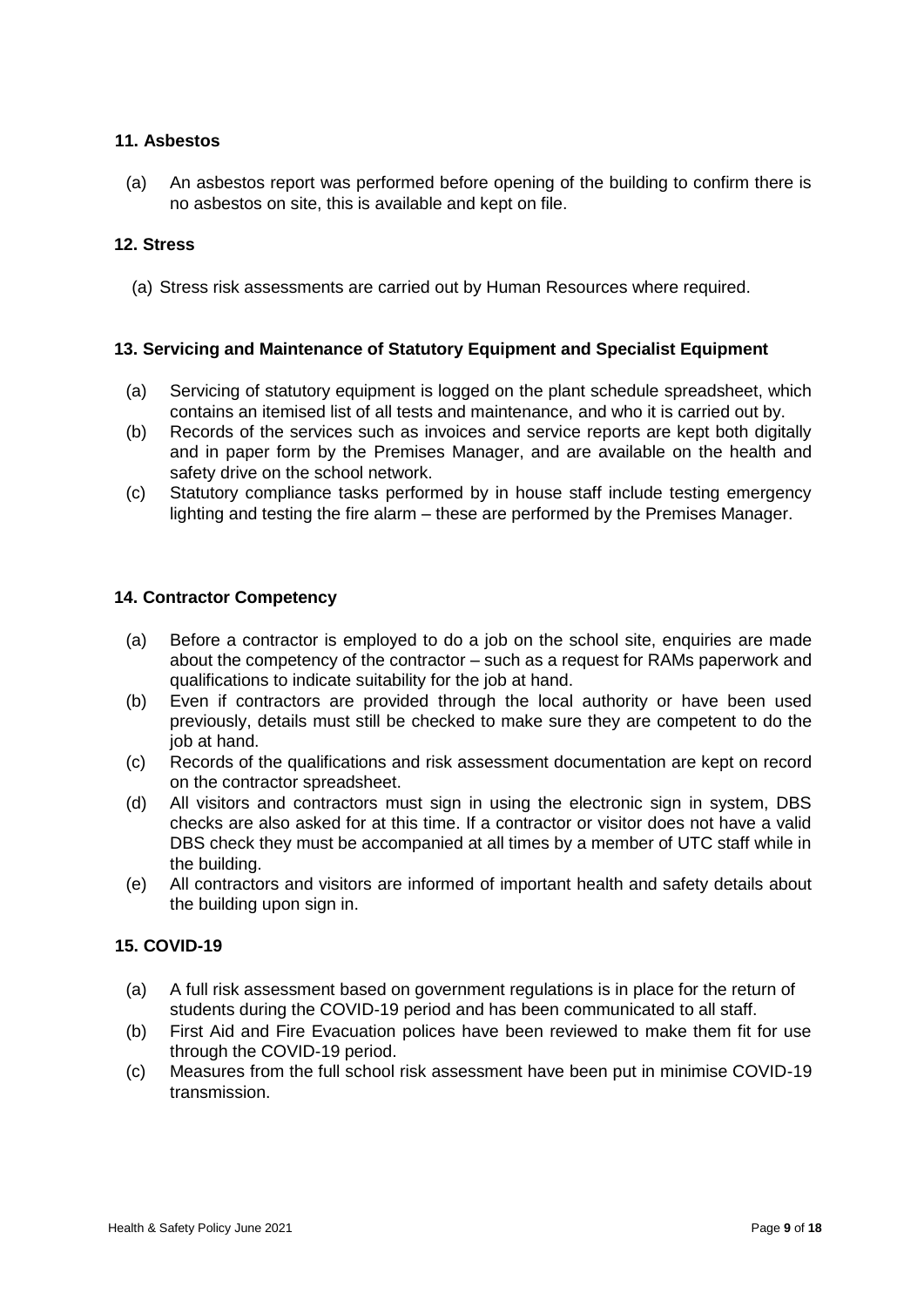# **16. Control of Substances Hazardous to Health**

- (a) All hazard data sheets are kept for chemicals and stored with them in the appropriate locked chemical store.
- (b) Annual chemical stock checks are taken by the department technician.
- (c) In science the CLEAPSS service is used for advice on storage and use of chemicals. This includes suggestions on less harmful or less concentrated chemicals to use where possible to keep potential harm to students at a minimum.
- (d) A list of all hazardous substances is held by the Premises Manager and is updated annually.

## **17. Electricity**

- (a) Testing of portable appliances is a task shared by the relevant department technicians and the Premises Manager, it is performed annually and recorded a spread sheet which contains an itemised list of all portable appliances and details of the tests carried out.
- (b) The PAT test machine itself is PAT tested annually by an external company.
- (c) Staff should still be vigilant to using portable appliances and check for signs of damage to appliances before use.
- (d) Department technicians should check for signs of damage to appliances before handing them out to lessons with students.
- (e) Every five years a mains electricity inspection is carried out, the next one is due in 2021.

#### **Access to policy statement**

- (a) Access to a copy of this statement will be available to all employees on the UTC's notice board(s).
- (b) This policy is distributed to new staff as part of their induction, along with all other relevant health and safety information.

#### **18. First Aid Arrangements**

Please see First Aid Policy.

#### **Designated First Aiders**

The designated first aiders are named on Appendix 1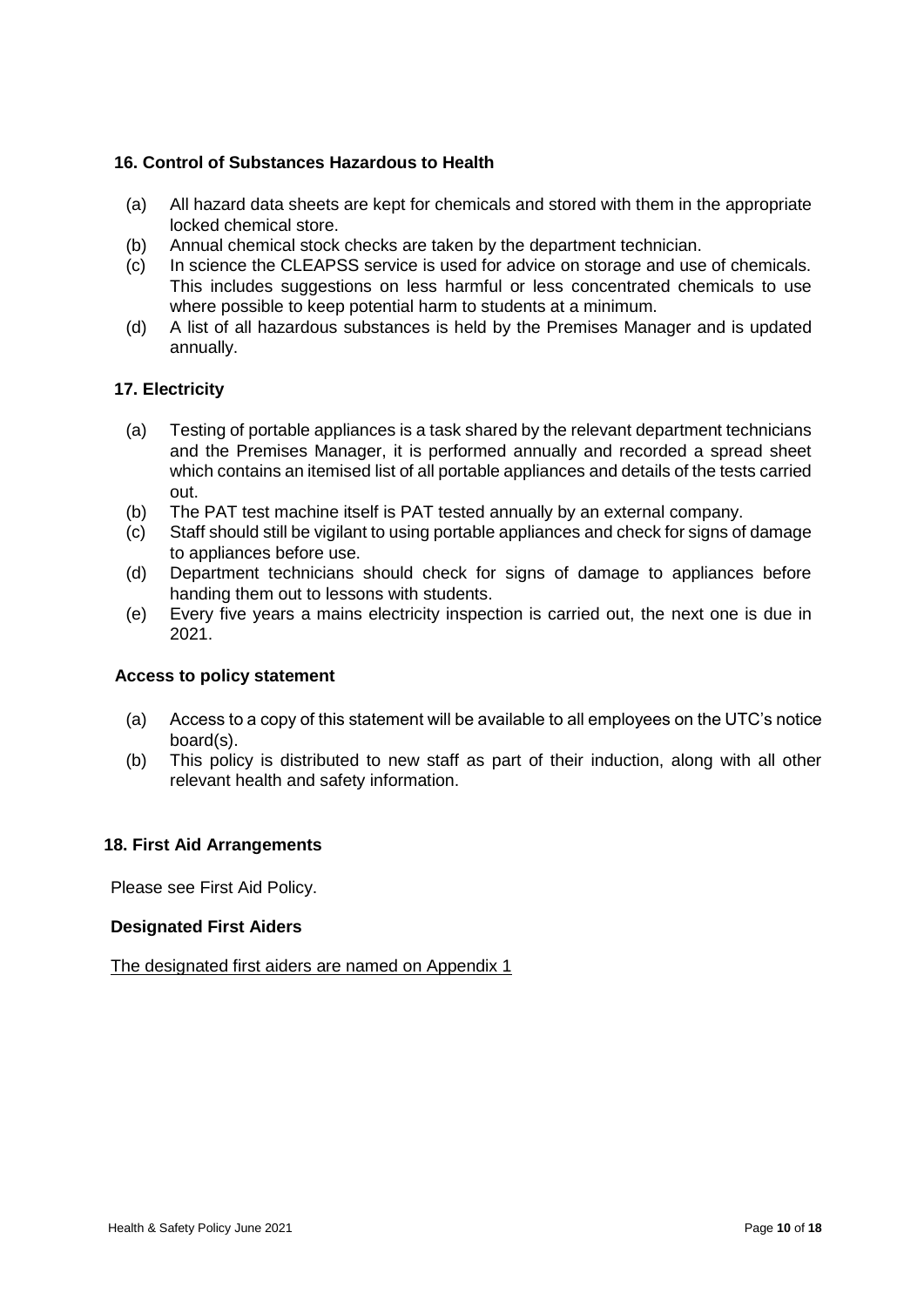# **APPENDIX 1**

# **STATEMENT OF HEALTH AND SAFETY POLICY**

*Copies to be displayed on notice boards in prominent positions* 

# **Name of senior member of staff with responsibility for co-ordinating health and safety:**

Principal

## **Senior member of staff responsible for staff development:**

Assistant Principal for teaching & learning

## **Location of central file of Codes of Practice:**

Main administration office

#### **Location of Fire Register:**

Main administration office

#### **Location of central file of Health and Safety Information Bulletins:**

Staff Room

#### **Name of member of staff to report accidents to:**

Premises Manager Health & Safety Assistant/Science Technician

#### **Who should complete accident form?:**

Member of staff supervising

#### **Who should telephone HSE in case of reportable incidents?**

Premises Manager Health & Safety Assistant/Science Technician

#### **Safety Representatives:**

Premises Manager

Health & Safety Assistant/Science Technician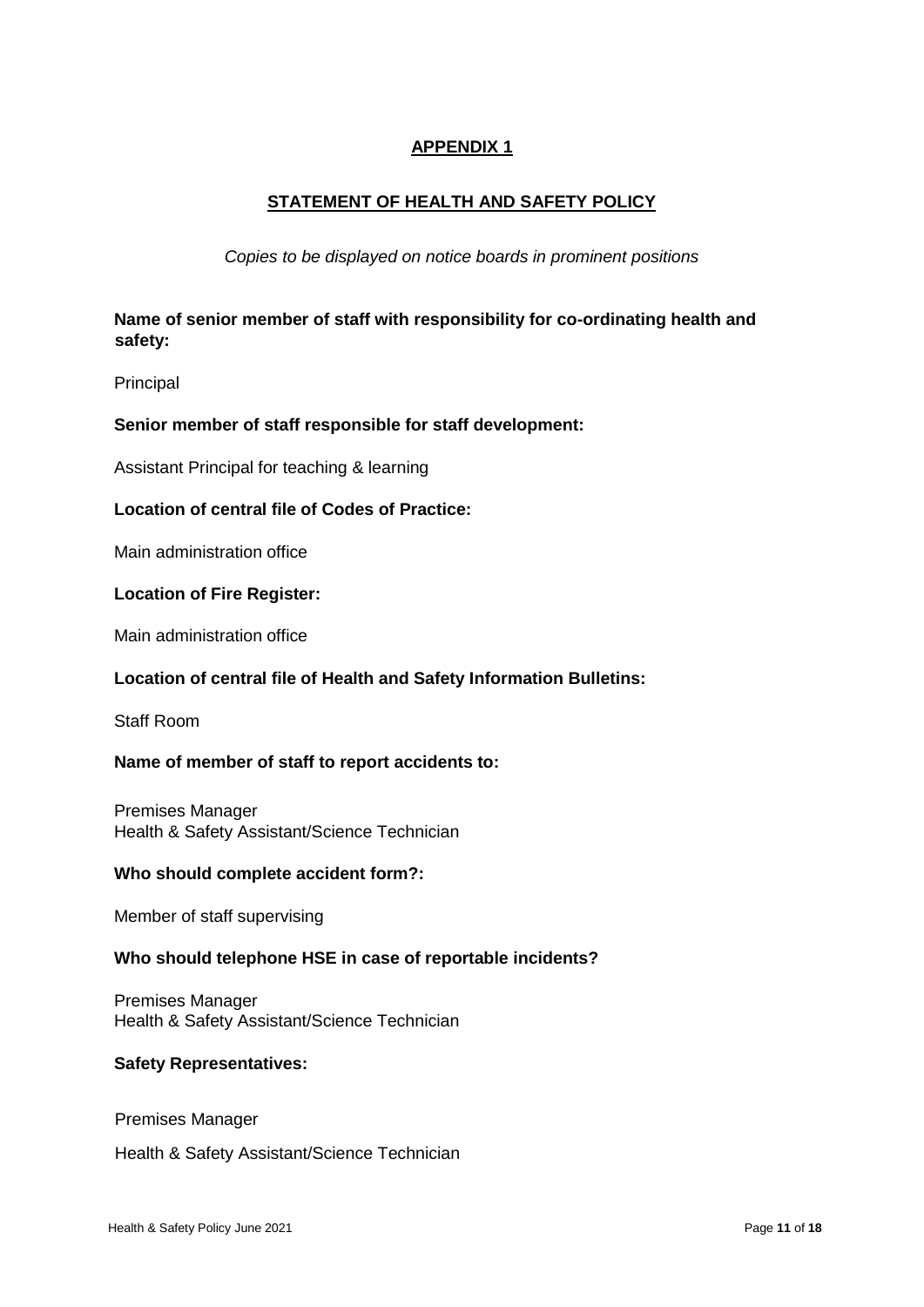# **Designated First Aiders:**

Megan Barthorpe, George Lindley, Caron Parker, Alastair Chambers, Sarah Ellis, Owen Parry, Neil Bennington, Gurpreet Kaur, Robert Bashforth, Rebecca Nino De Guzman, Charlotte Portwood

# **Radiation Protection Services:**

RPA: Graham Hart – External Contractor RPO: Annette Bradley – Leeds City Council – Health & Safety Department RPS: George Lindley (Science Technician)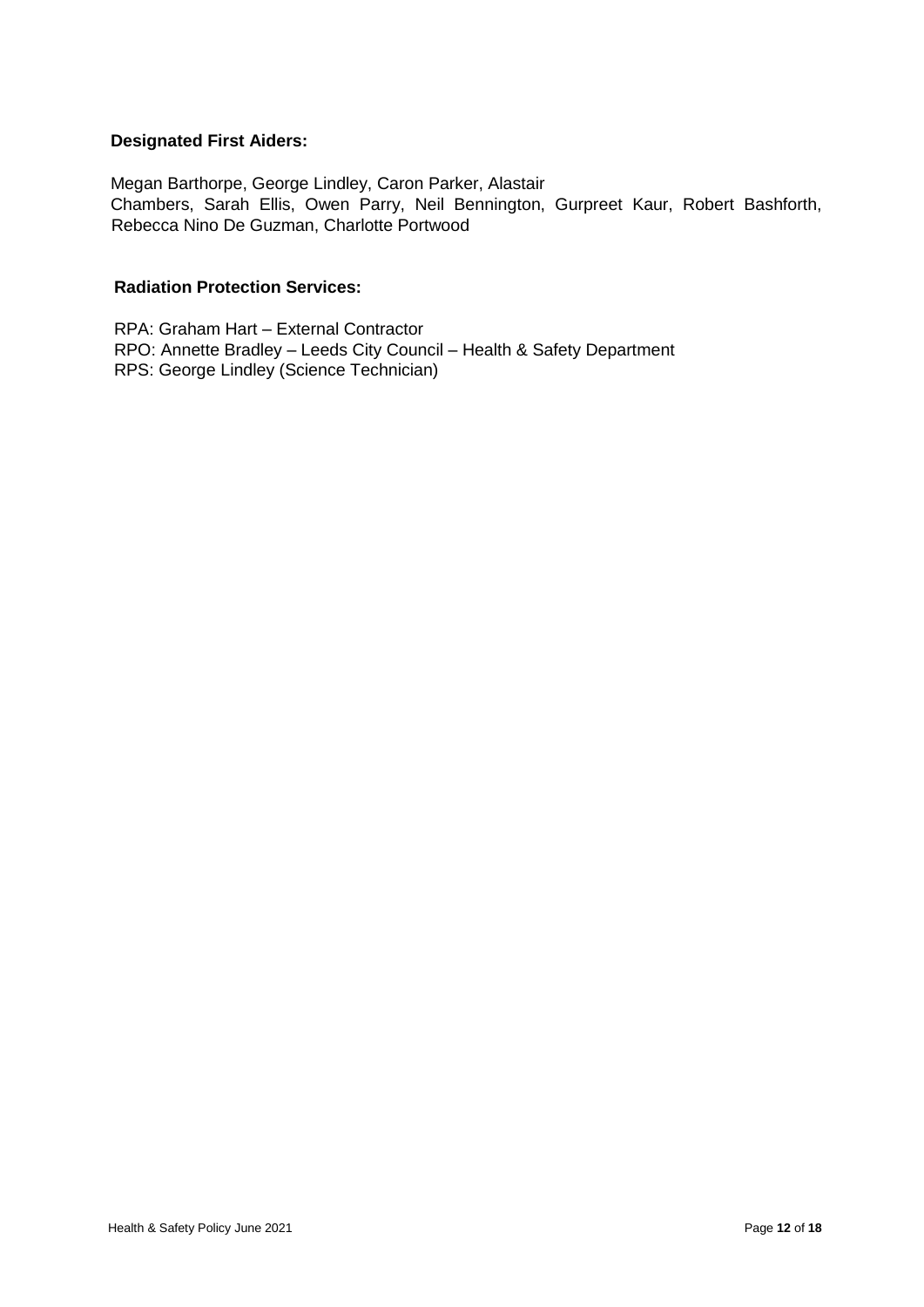# **APPENDIX 2 ACCIDENT REPORTING PROCEDURE**

## **1. Introduction**

All accidents to both staff and students must be reported using the appropriate form or book. Certain accidents must in addition be reported to the Health and Safety Executive (HSE). The procedures to be adopted are described below.

## **2. All accidents**

## **Employees**

The 'Staff Accident Book' should be completed either by the injured person or someone acting on the injured person's behalf. A tear off copy of each record must be sent to the Health and Safety Coordinator. Records must be kept for three years.

#### **Students and Non-Employees**

The 'Student Accident Book' must be completed for all accidents to students and nonemployees (including members of the public) and retained for three years. A tear off copy of each record must be sent to the Health and Safety Coordinator

## **3. Near Miss Reporting**

The 'Near Miss Form' should be completed by the person who witnessed the near miss. The near miss form includes:

- A brief description of the Near Miss circumstances; where, when, what happened etc.
- Details of the immediate actions taken to make the situation safe (if any); and
- Details of any further actions recommended.

The will then be kept on record for three years, and also added to the school's incident report log.

As soon as practically possible, the near miss should be reported to the Health and Safety Coordinator who will liaise with the Premises Manager to investigate the incident.

# **4. Accidents/diseases which must also be reported to the HSE Deaths,**

#### **Certain Major Injuries or Conditions and Dangerous Occurrences**

All accidents must be recorded using the Student Accident Book or the Staff Accident Book, as indicated above, both of which are located with the Principal's PA. Tear off copies of each report sheet must be sent to the Health and Safety Coordinator, who will if necessary report the incident to the HSE.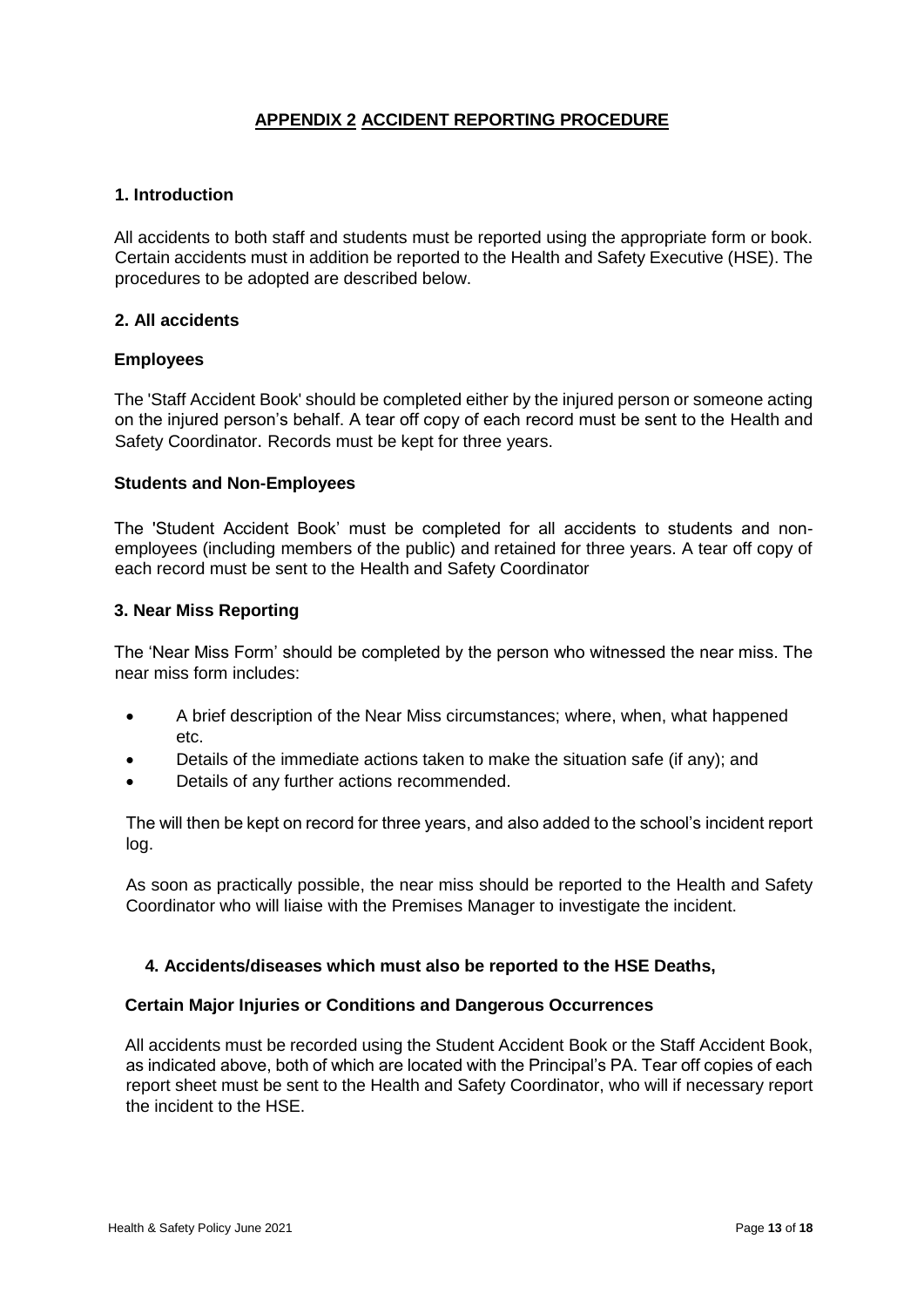# **Employees**

Certain injuries *to employees* must be reported to the HSE. Definitions of the types of reportable injury, disease or dangerous occurrence are listed in the HSE document "Reporting accidents and incidents at work – INDG453". Examples of reportable injuries include:

Fractures (other than to fingers, thumbs and toes);

Amputation of an arm, hand, finger, thumb, leg, foot or toe;

Permanent loss of sight or reduction of sight;

Serious burns (covering more than 10% of the body, or damaging the eyes, respiratory system or other vital organs);

# **Students**

Injuries to pupils and visitors who are involved in an accident at school or on an activity organised by the school are only reportable under RIDDOR if the accident results in:

- The death of the person, and arose out of or in connection with a work activity; or
- An injury that arose out of or in connection with a work activity **and the person is taken directly from the scene of the accident to hospital for treatment** (examinations and diagnostic tests do not constitute treatment).

If a pupil injured in an incident remains at school, is taken home or is simply absent from school for a number of days, the incident is not reportable.

The responsible person should consider whether the incident was caused by:

- A failure in the way a work activity was organised (eg inadequate supervision of a field trip);
- The way equipment or substances were used (eq lifts, machinery, experiments etc); and/or
- The condition of the premises (eg poorly maintained or slippery floors).

IF a pupil is taken to hospital after breaking an arm during class, following a fall over a trailing cable, the incident would be reportable. If a pupil is taken to hospital because of a medical condition (e.g. an asthma attack or epileptic seizure) this would not be reportable, as it did not result from the work activity.

# **Reporting Procedures**

As soon as practicable after the incident, the Premises Manager (or representatives) must report it via the HSE online reporting system Go to [www.hse.gov.uk/riddor an](http://www.hse.gov.uk/riddor)d complete the appropriate online report form. The form will then be submitted directly to the RIDDOR database. You will receive a copy which should be kept in the accident book.

The Regulations require that a record is kept of all reportable accidents/dangerous occurrences. A copy of the form must be kept as the official record.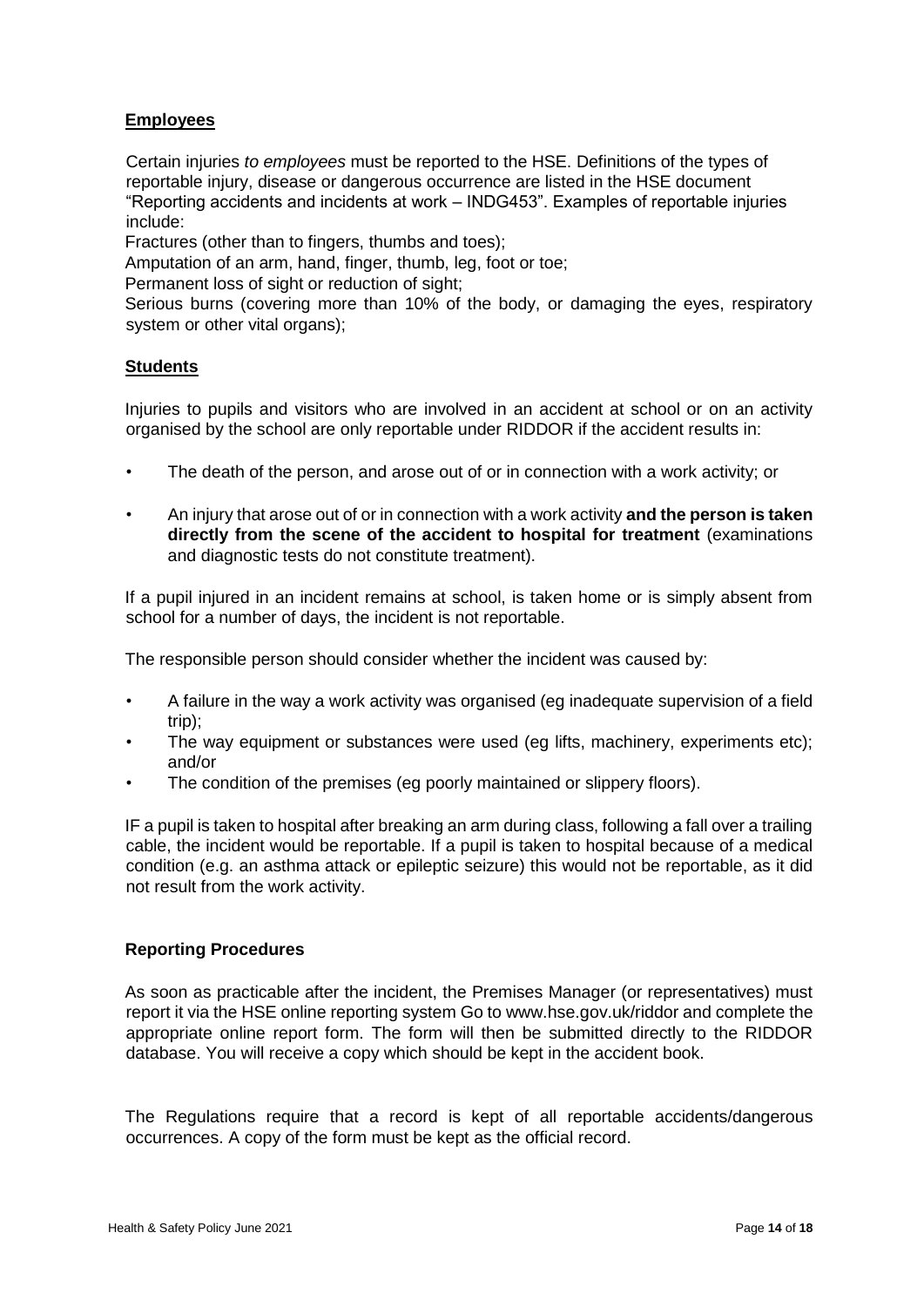# **5. 'Over Seven Day Accidents' to a Person at Work**

Accidents must be reported (using the website detailed above) where they result in *an employee or a self-employed contractor working in school premises being away from work,* or unable to perform their normal work duties, for more than seven consecutive days as the result of their injury. This seven day period does not include the day of the accident, but does include weekends and rest days. The report must be made within 15 days of the accident. (This is not necessary for injuries to students unless they meet the requirements in point 3 above)

## **Reporting Procedures**

As soon as the accident becomes reportable it must be reported using the online procedure detailed above

## **6. Cases of Disease**

Where a person at work suffers from certain specific diseases and their work involves specified activities a report must be sent to the HSE via the website [www.hse.gov.uk/riddor/report.](http://www.hse.gov.uk/riddor/report) The diseases and activities are also specified in the booklet "Reporting Accidents and Incidents at Work – INDG453 (rev1)". It is only necessary to report diseases when a written statement is received from a registered medical practitioner diagnosing the disease as one on the list. Such cases are likely to be very rare in education establishments but nevertheless can occur. For example the list includes acne caused by exposure to mineral oils; occupational asthma caused by exposure to epoxy resins, laboratory animals and grain products; and poisoning by substances which could be found in UTC's chemistry laboratories.

#### **Reporting Procedures**

On receipt of a written statement from a registered medical practitioner which indicates an employee has one of the specified diseases and is engaged in one of the listed work activities, contact the County Health and Safety Unit. The Unit will forward a copy of the form (F2508A) and advise about the correct procedure.

#### **7. Exemptions**

#### **Road Traffic Accidents**

Road Traffic Accidents do not need to be reported to the HSE in accordance with the reporting procedure at 3.1 above, except where the injury involves a person engaged in work, or alongside a highway; or exposure to a substance being conveyed by a vehicle, or loading or unloading a vehicle. (NB: the standard accident book/form should however be completed).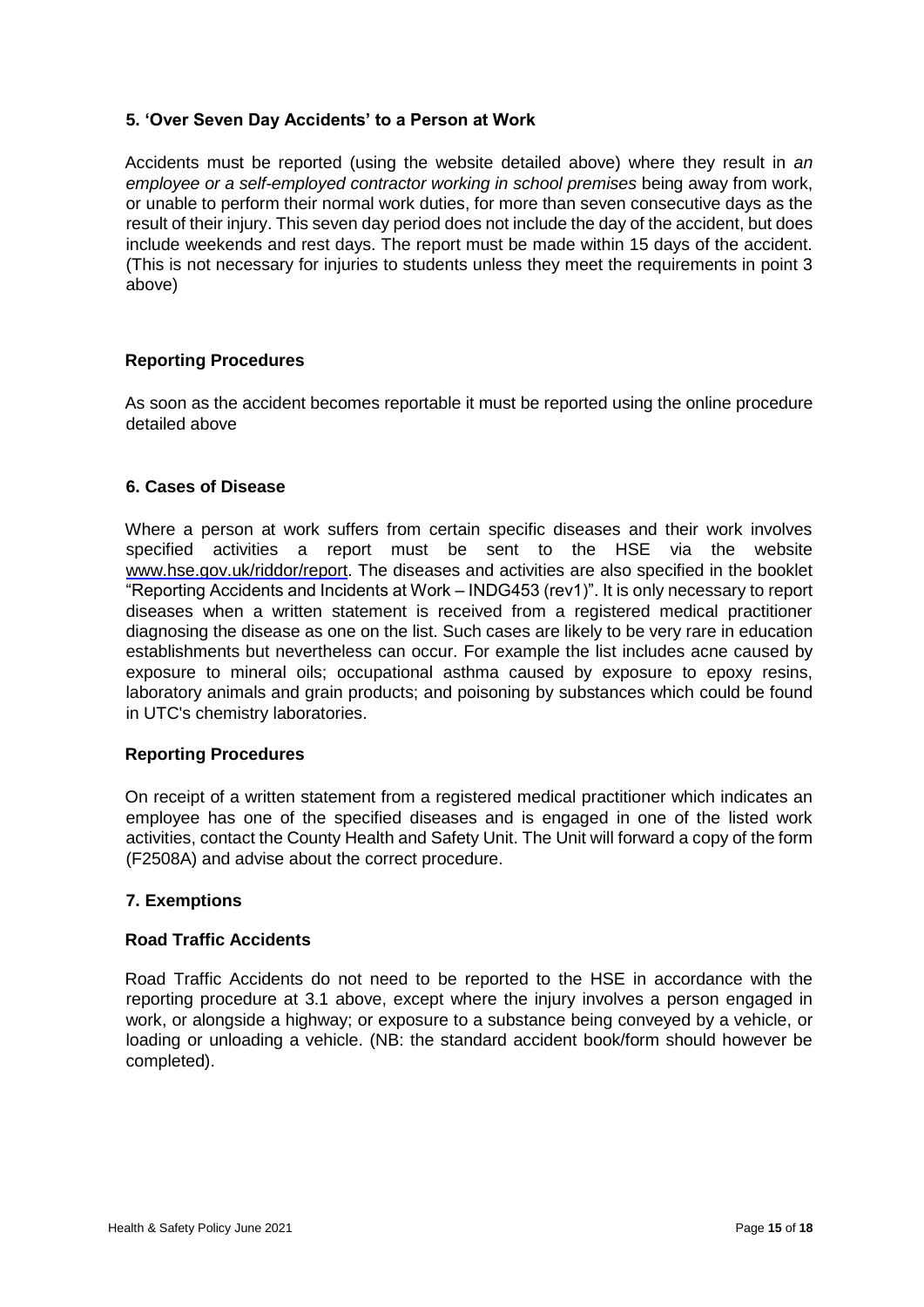## **Student Accidents in the Outside Recreational Space**

Injuries received during play activities in playgrounds arising from collisions, slips and falls do not need to be reported to the HSE in accordance with the reporting procedures above unless they are attributable to:

- the condition of the premises (e.g. potholes, ice, worn steps);
- plant or equipment on UTC premises;
- or lack of proper supervision. (NB: the standard accident form should however be completed).

## **8. Accident Investigation**

After any incident, an internal incident investigation must take place, however the severity of the incident will determine the urgency at which the investigation is completed. The Health and Safety Coordinator and the Premises Manger will carry out the investigation, but other staff such as the relevant curriculum leader and members of SLT may be involved if necessary. The investigation will be recorded on the UTC Leeds 'Accident Investigation Form', which includes a section to record witness statements and a work through form to log all details of the incident.

Ultimately, the investigation process must identify any remedial measure that need to be put in place to lower or remove the risk of a repeat occurrence. This includes reviews to relevant risk assessments, polices and safe working procedures as well as physical control measures being put in place with clear time scales for completion.

# **APPENDIX 3**

# **SAFETY COMMITTEE CONSITUTION AND TERMS OF REFERENCE**

#### **1. Introduction**

This Committee shall report to the full Board of Governors of University Technical College Leeds.

#### **2. Terms of Reference**

The aim of the Committee shall be to promote co-operation between the Board of Governors and its employees in instigating, developing and carrying out measures to ensure the health, safety and welfare at work of employees and the health and safety of other users of the site.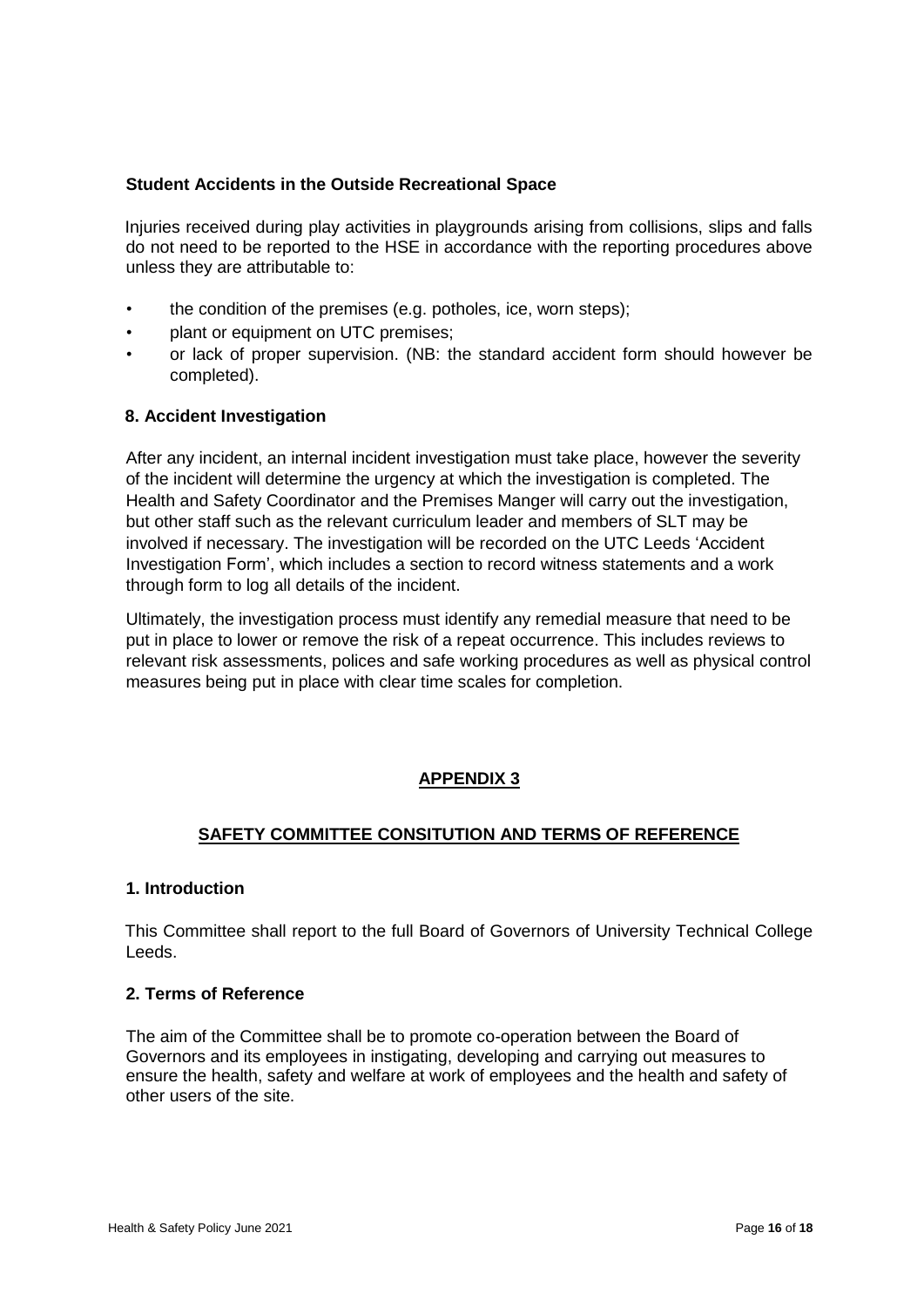Its main function will be:

- to receive general reports and factual information provided by Inspectors of the enforcing authorities appointed under the Health and Safety at Work Act
- to consider matters raised by the Health and Safety Co-ordinator and staff side Safety **Representatives**
- to determine arrangements for safety inspections and to consider reports
- assisting in the development of safe working practices and Codes of Practice
- to receive reports on accidents and occupational ill health and consider the need for appropriate action
- to monitor the implementation of the Safety Policy
- to review the effectiveness of health and safety communication, publicity and training within the UTC
- where appropriate, to make recommendations to the Board of Governors

## **3. Membership**

The membership of the Committee will be as follows:

- Management Principal
- Health and Safety Co-ordinator / Premises Manager
- **One Governor**
- One member of staff

#### **4. Chair**

The Health and Safety Co-ordinator or his/her nominee shall be Chair of the Committee.

## **5. Decisions**

It is intended that decisions will be reached on the basis of consensus to reflect the shared commitment of Manager and Staff to maintain high standards of health and safety. However, where this cannot be achieved the matter will be raised with the Principal for consideration by the Board of Governors.

#### **7. Secretarial Arrangements**

The Health and Safety Co-ordinator will arrange minutes to be taken at the meeting.

# **8. Record of Attendances**

Attendance at meetings will be recorded in the minutes.

#### **9. Attendance of Specialists/Advisors**

External specialists and other members of staff or management may be invited to attend meetings to advise on particular matters as and when considered necessary by the Committee.

# **10. Procedures**